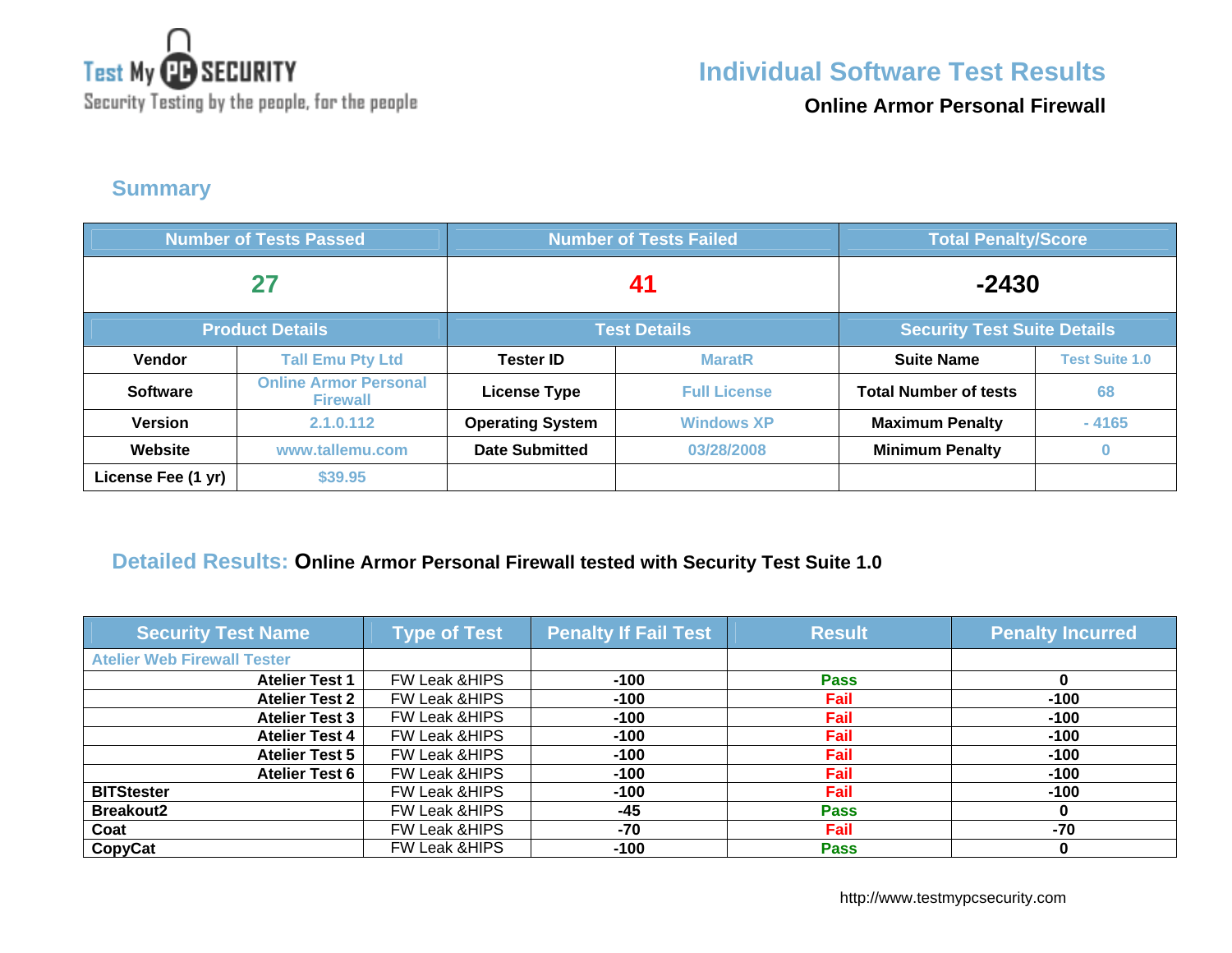# **Test My CB SECURITY**

Security Testing by the people, for the people

## **Individual Software Test Results**

#### **Online Armor Personal Firewall**

| <b>Security Test Name</b> | <b>Type of Test</b>      | <b>Penalty If Fail Test</b> | <b>Result</b> | <b>Penalty Incurred</b> |
|---------------------------|--------------------------|-----------------------------|---------------|-------------------------|
| <b>CPIL Suite</b>         |                          |                             |               |                         |
| Test 1                    | FW Leak &HIPS            | $-100$                      | Fail          | $-100$                  |
| Test <sub>2</sub>         | <b>FW Leak &amp;HIPS</b> | $-100$                      | Fail          | $-100$                  |
| Test <sub>3</sub>         | FW Leak &HIPS            | $-100$                      | Fail          | $-100$                  |
| <b>Comodo ICMP</b>        |                          |                             |               |                         |
| <b>ICMP Test 1</b>        | <b>FW Leak Only</b>      | $-100$                      | <b>Pass</b>   | $\bf{0}$                |
| <b>ICMP Test 2</b>        | <b>FW Leak Only</b>      | $-100$                      | <b>Pass</b>   | $\overline{\mathbf{0}}$ |
| <b>DNStest</b>            | FW Leak Only             | $-45$                       | <b>Pass</b>   | $\mathbf 0$             |
| <b>DNStester</b>          | FW Leak Only             | $-45$                       | Fail          | $-45$                   |
| <b>Delete Volume</b>      | <b>HIPS Only</b>         | $-45$                       | Fail          | $-45$                   |
| <b>FireHole</b>           | FW Leak &HIPS            | $-100$                      | <b>Pass</b>   | $\bf{0}$                |
| <b>FPR</b>                |                          |                             |               |                         |
| and CPIL Test 1           | FW Leak &HIPS            | $-100$                      | Fail          | $-100$                  |
| and CPIL Test 2           | <b>FW Leak &amp;HIPS</b> | $-100$                      | Fail          | $-100$                  |
| and CPIL Test 3           | FW Leak & HIPS           | $-100$                      | Fail          | $-100$                  |
| and Wallbreaker Test 1    | <b>FW Leak &amp;HIPS</b> | $-25$                       | <b>Pass</b>   | $\bf{0}$                |
| and Wallbreaker Test 2    | FW Leak &HIPS            | $-25$                       | <b>Pass</b>   | $\bf{0}$                |
| and Wallbreaker Test 3    | FW Leak &HIPS            | $-25$                       | <b>Pass</b>   | $\bf{0}$                |
| and Wallbreaker Test 4    | <b>FW Leak &amp;HIPS</b> | $-25$                       | <b>Pass</b>   | $\mathbf{0}$            |
| and PCFlank               | <b>FW Leak &amp;HIPS</b> | $-100$                      | Fail          | $-100$                  |
| <b>Ghost</b>              | <b>FW Leak &amp;HIPS</b> | $-50$                       | <b>Pass</b>   | $\mathbf{0}$            |
| Jumper                    | <b>FW Leak &amp;HIPS</b> | $-100$                      | Fail          | $-100$                  |
| Keylogtest                | <b>HIPS Only</b>         | $-100$                      | Fail          | $-100$                  |
| <b>KiLL</b>               | <b>HIPS Only</b>         | $-45$                       | <b>Pass</b>   | $\bf{0}$                |
| LeakTest v 1.2            | FW Leak Only             | $-100$                      | <b>Pass</b>   | $\bf{0}$                |
| <b>Osfwbypass</b>         | <b>FW Leak &amp;HIPS</b> | $-100$                      | Fail          | $-100$                  |
| <b>PCFlank</b>            | <b>FW Leak &amp;HIPS</b> | $-100$                      | Fail          | $-100$                  |
| Runner                    | FW Leak &HIPS            | $-100$                      | <b>Pass</b>   | $\bf{0}$                |
| <b>Spycar Suite</b>       |                          |                             |               |                         |
| <b>HKCU_Run.exe</b>       | <b>HIPS Only</b>         | $-10$                       | Fail          | $-10$                   |
| <b>HKCU_RunOnce.exe</b>   | <b>HIPS Only</b>         | $-10$                       | Fail          | $-10$                   |
| <b>HKCU RunOnceEx.exe</b> | <b>HIPS Only</b>         | $-10$                       | Fail          | $-10$                   |
| HKLM_Run.exe              | <b>HIPS Only</b>         | $-10$                       | Fail          | $-10$                   |
| <b>HKLM_RunOnce.exe</b>   | <b>HIPS Only</b>         | $-10$                       | Fail          | $-10$                   |
| HKLM_RunOnceEx.exe        | <b>HIPS Only</b>         | $-10$                       | Fail          | $-10$                   |
| IE-HomepageLock.exe       | <b>HIPS Only</b>         | $-10$                       | Fail          | $-10$                   |
| IE-KillAdvancedTab.exe    | <b>HIPS Only</b>         | $-10$                       | Fail          | $-10$                   |